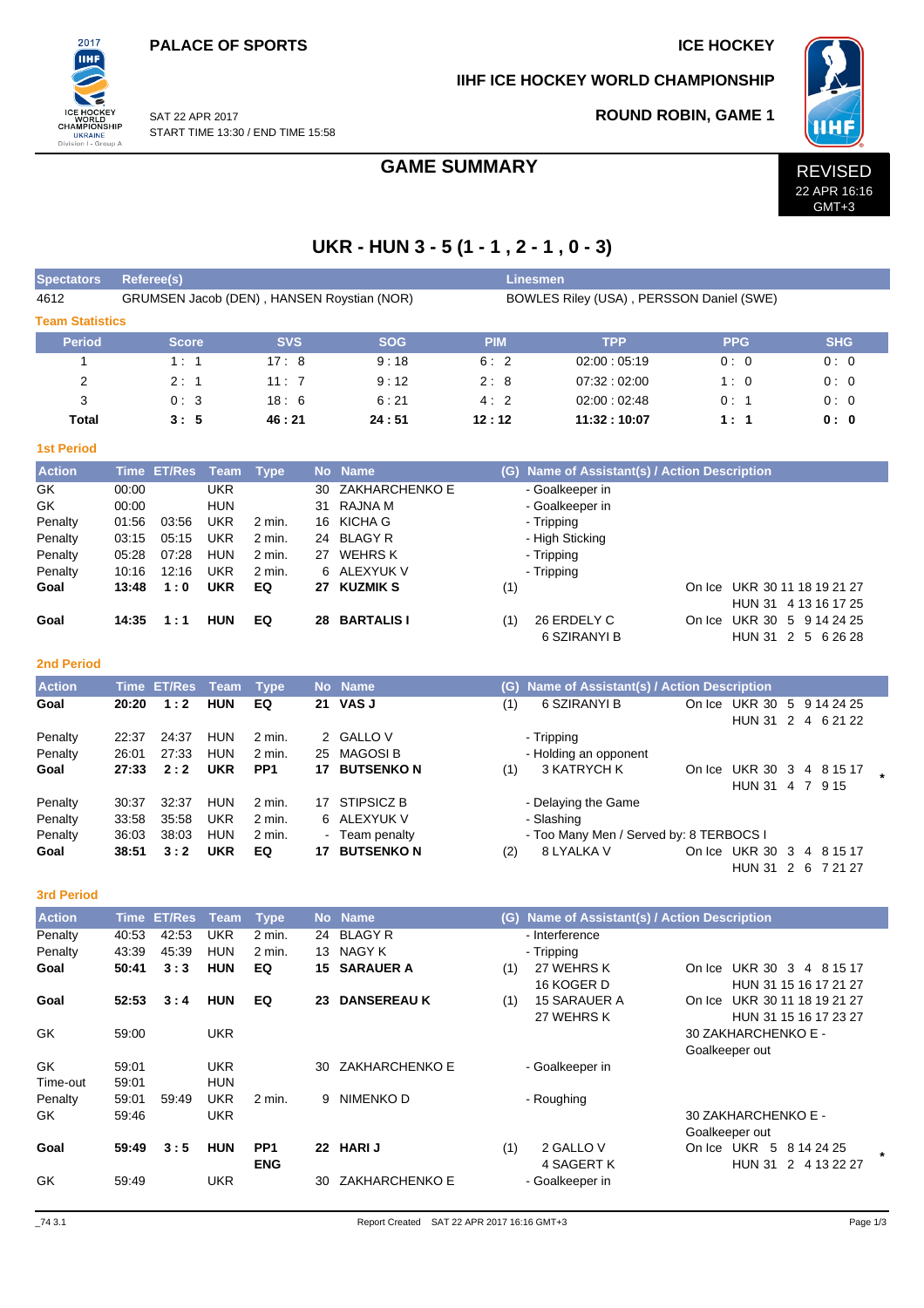### **PALACE OF SPORTS ICE HOCKEY**



#### **IIHF ICE HOCKEY WORLD CHAMPIONSHIP**

SAT 22 APR 2017 START TIME 13:30 / END TIME 15:58

### **ROUND ROBIN, GAME 1**



**Action Time ET/Res Team Type No Name (G) Name of Assistant(s) / Action Description** GK 60:00 UKR 30 ZAKHARCHENKO E - Goalkeeper out GK 60:00 HUN 60:00 HUN 60:00 HUN 60:00 HUN 60:00 HUN 31 RAJNA M - Goalkeeper out

# **Goalkeeper Records**

**Team : UKR - Ukraine Team : HUN - Hungary**

| No Name                | <b>SOG</b> | <b>SVS</b> | <b>MIP</b> | No Name         | SOG - | <b>SVS</b> | <b>MIP</b> |
|------------------------|------------|------------|------------|-----------------|-------|------------|------------|
| 30 ZAKHARCHENKO Eduard | 50         | 46.        | 59:56      | 31 RAJNA Miklos | 24    | 21         | 60:00      |
| DYACHENKO Bogdan       |            |            |            | BALIZS Bence    |       |            |            |

#### **Game Statistics**

| Team : UKR (blue) |                                |   |              |                |                |             |                |             |       |                |                      |                |           |                |             |
|-------------------|--------------------------------|---|--------------|----------------|----------------|-------------|----------------|-------------|-------|----------------|----------------------|----------------|-----------|----------------|-------------|
|                   | Head Coach: SAVITSKY Olexander |   |              |                |                |             |                |             |       |                | <b>Shots on Goal</b> |                |           |                |             |
| <b>No Pos</b>     | <b>Name</b>                    | G | A            | P              | <b>PIM</b>     | $FO+$       | FO-            | $FO+/-$     | FO%   |                | $\overline{2}$       | 3              | <b>OT</b> | <b>TS</b>      | $+/-$       |
| 5 D               | <b>IGNATENKO Dmytro</b>        | 0 | 0            | 0              | 0              | 0           | 0              | 0           | 0.00  | 0              | $\overline{2}$       | 0              |           | $\overline{c}$ | $-2$        |
| F<br>9            | NIMENKO Dmytro                 | 0 | 0            | $\Omega$       | $\overline{2}$ | 0           |                | -1          | 0.00  | 1              | 1                    |                |           | 3              | $-2$        |
| 14 D              | POBIEDONOSTSEV Olexander +C    | 0 | 0            | 0              | 0              | 0           | 0              | 0           | 0.00  | 0              | 0                    | 0              |           | 0              | $-2$        |
| F<br>24           | <b>BLAGY Roman</b>             | 0 | $\Omega$     | $\Omega$       | 4              | 0           | $\mathbf{1}$   | $-1$        | 0.00  | 0              | 0                    | $\overline{2}$ |           | $\overline{2}$ | $-2$        |
| 25 F              | <b>BONDARYEV Artem</b>         | 0 | $\Omega$     | $\Omega$       | $\Omega$       | 9           | 12             | $-3$        | 42.86 | 1              | $\Omega$             | 0              |           |                | $-2$        |
| 3 D               | KATRYCH Kyrylo                 | 0 |              |                | 0              | 0           | 0              | 0           | 0.00  | 0              | 0                    | 0              |           | 0              | 0           |
| 4 D               | <b>TOLSTUSHKO Vsevolod</b>     | 0 | 0            | 0              | 0              | 0           | 0              | 0           | 0.00  | 0              | 0                    | 0              |           | 0              | 0           |
| F<br>8            | <b>LYALKA Vitali</b>           | 0 |              |                | $\mathbf 0$    | 0           | $\overline{2}$ | $-2$        | 0.00  | 1              |                      | 0              |           | $\overline{2}$ | $\pmb{0}$   |
| 15<br>F           | <b>BABYNETS Sergii</b>         | 0 | 0            | $\mathbf 0$    | $\mathbf 0$    | $\mathbf 0$ | $\mathbf{1}$   | $-1$        | 0.00  | 1              | 2                    |                |           | 4              | $\mathbf 0$ |
| 17 F              | BUTSENKO Nikita +A (BP)        | 2 | $\Omega$     | $\overline{2}$ | $\Omega$       | 5           | 16             | $-11$       | 23.81 | 1              | $\overline{2}$       | 1              |           | 4              | $\mathbf 0$ |
| 6 D               | ALEXYUK Volodymyr              | 0 | 0            | 0              | 4              | 0           | 0              | 0           | 0.00  | 0              | 0                    | 0              |           | 0              | 0           |
| 7 D               | <b>KUGUT Igor</b>              | 0 | 0            | 0              | 0              | 0           | 0              | 0           | 0.00  | 0              | 0                    | 0              |           | 0              | $\mathbf 0$ |
| 16 F              | <b>KICHA Georgi</b>            | 0 | 0            | $\Omega$       | $\overline{2}$ | $\mathbf 0$ | $\Omega$       | 0           | 0.00  | 0              | $\mathbf 0$          | $\Omega$       |           | 0              | $\mathbf 0$ |
| 22 F              | <b>GNIDENKO Artem</b>          | 0 | 0            | 0              | 0              | 7           | 10             | $-3$        | 41.18 | 1              | 0                    | 0              |           |                | $\mathbf 0$ |
| 23 F              | PETRANGOVSKY Yuri              | 0 | $\Omega$     | $\Omega$       | $\Omega$       | $\Omega$    | $\Omega$       | $\Omega$    | 0.00  | $\mathbf{1}$   | $\Omega$             | $\Omega$       |           |                | $\mathbf 0$ |
| F<br>11           | GAVRYK Vladyslav               | 0 | 0            | 0              | 0              | 0           | 3              | -3          | 0.00  | 0              | 0                    | 0              |           | 0              | 0           |
| D<br>18           | VARYVODA Volodymyr             | 0 | 0            | $\mathbf 0$    | $\mathbf 0$    | 0           | $\mathbf 0$    | 0           | 0.00  | 0              | 0                    | 0              |           | 0              | $\mathbf 0$ |
| F<br>19           | CHERNYSHENKO Dmytro +A         | 0 | $\Omega$     | $\Omega$       | 0              | 4           | $\overline{7}$ | $-3$        | 36.36 | 0              | 0                    |                |           |                | $\pmb{0}$   |
| D<br>21           | <b>ISAYENKO Denys</b>          | 0 | 0            | $\Omega$       | $\mathbf 0$    | $\pmb{0}$   | 0              | $\mathbf 0$ | 0.00  | 0              | 0                    | 0              |           | 0              | $\pmb{0}$   |
| 27 F              | <b>KUZMIK Sergi</b>            |   | $\Omega$     |                | $\Omega$       | 1           | $\overline{2}$ | $-1$        | 33.33 | $\overline{2}$ |                      | $\Omega$       |           | 3              | $\mathbf 0$ |
| GK<br>1           | DYACHENKO Bogdan               | 0 | 0            | 0              | 0              |             |                |             |       | 0              | 0                    | 0              |           | 0              |             |
| 30 GK             | ZAKHARCHENKO Eduard            | 0 | 0            | 0              | 0              |             |                |             |       | 0              | 0                    | 0              |           | 0              |             |
| Total             |                                | 3 | $\mathbf{2}$ | 5              | 12             | 26          | 55             | $-29$       | 32.10 | 9              | 9                    | 6              |           | 24             |             |

| Team: HUN (white) |                            |   |   |             |            |                |             |          |       |   |                |                      |                |          |
|-------------------|----------------------------|---|---|-------------|------------|----------------|-------------|----------|-------|---|----------------|----------------------|----------------|----------|
|                   | Head Coach: CHERNOMAZ Rich |   |   |             |            |                |             |          |       |   |                | <b>Shots on Goal</b> |                |          |
| <b>No Pos</b>     | <b>Name</b>                | G | Α | P           | <b>PIM</b> | $FO+$          | FO-         | $FO+/-$  | FO%   |   | $\overline{2}$ | OT<br>3              | <b>TS</b>      | $+/-$    |
| 15 F              | <b>SARAUER Andrew</b>      |   |   | 2           | 0          | 11             | 4           | 7        | 73.33 | 0 |                | 2                    | 3              | $+2$     |
| 16 F              | <b>KOGER Daniel</b>        | 0 |   |             | 0          | 0              | 0           | 0        | 0.00  | 1 | 0              | 2                    | 3              | $+1$     |
| 17 D              | <b>STIPSICZ Bence</b>      | 0 | 0 | $\Omega$    | 2          | 0              | 0           | 0        | 0.00  | 0 | 0              |                      |                | $+1$     |
| 23 F              | DANSEREAU Keegan           |   | 0 |             | 0          | 0              | 0           | 0        | 0.00  | 0 |                |                      | $\overline{2}$ | $+1$     |
| 27 D              | <b>WEHRS Kevin</b>         | 0 | 2 | 2           | 2          | 0              | $\mathbf 0$ | $\Omega$ | 0.00  | 1 | 0              | $\Omega$             |                | $+1$     |
| 2 F               | <b>GALLO Vilmos</b>        | 0 |   |             | 2          | 0              | 0           | 0        | 0.00  | 5 | 0              | 2                    | 7              | $+1$     |
| 4 D               | <b>SAGERT Kalvin</b>       | 0 |   |             | 0          | 0              |             | 0        | 0.00  | 2 | 0              | 0                    | $\overline{2}$ | 0        |
| 6 D               | SZIRANYI Bence (BP)        | 0 | 2 | 2           | 0          | 0              | 0           | 0        | 0.00  |   |                | 2                    | 4              | $+1$     |
| 21 F              | VAS Janos +A               |   | 0 |             | 0          | 16             | 2           | 14       | 88.89 |   |                | 2                    | 4              | $+1$     |
| 22 F              | <b>HARI Janos</b>          | 1 | 0 |             | 0          | 11             | 8           | 3        | 57.89 | 2 |                | 3                    | 6              | $+1$     |
| 3 D               | <b>GOZ Balazs</b>          | 0 | 0 | $\mathbf 0$ | 0          | 0              | 0           | 0        | 0.00  | 0 |                |                      | $\overline{2}$ | $\Omega$ |
| 5 D               | <b>VARGA Arnold</b>        | 0 | 0 | 0           | 0          | 0              | $\Omega$    | $\Omega$ | 0.00  | 2 | 0              | $\Omega$             | $\overline{2}$ | $+1$     |
| 25 F              | MAGOSI Balint +A           | 0 | 0 | 0           | 2          | 8              | 2           | 6        | 80.00 | 1 | 0              |                      | $\overline{2}$ | -1       |
| 26 F              | <b>ERDELY Csanad</b>       | 0 |   |             | 0          | 0              | 0           | 0        | 0.00  | 0 | 0              |                      | $\mathbf 0$    | $+1$     |
| 28 F              | BARTALIS Istvan +C         | 1 | 0 |             | 0          | $\overline{7}$ | 4           | 3        | 63.64 |   | 0              | 0                    | 1              | $+1$     |
| 7 D               | <b>GARAT Zsombor</b>       | 0 | 0 | 0           | 0          | 0              | 0           | 0        | 0.00  | 0 | 2              | 0                    | 2              | -1       |
| 8 F               | <b>TERBOCS Istvan</b>      | 0 | 0 | 0           | 0          | 0              | $\Omega$    | 0        | 0.00  | 0 | 0              |                      |                | $\Omega$ |